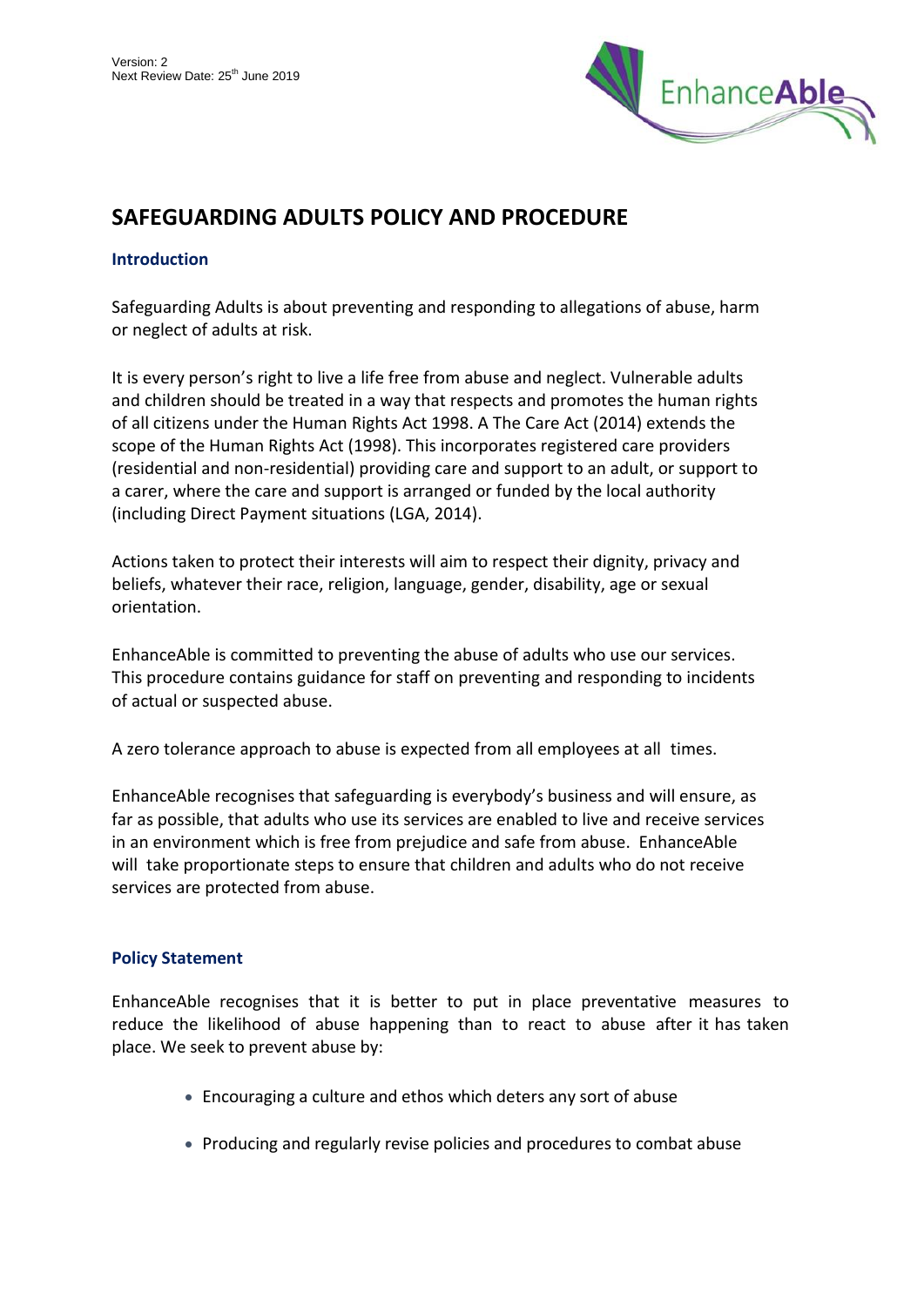- Operating personnel procedures which identify, appropriately deal with and, if necessary, exclude from practice potential or actual abusers.
- Operating recruitment policies which ensure that all potential staff and volunteers are rigorously checked, by the taking up of references and DBS checks.
- Providing appropriate and regular training for staff and volunteers in all aspects of abuse and protection and ensure that their knowledge is updated at least annually as a matter of course.
- Treating all reports of abuse seriously, and respond immediately to any suspicion or evidence of abuse or neglect (including whistle-blowing) to ensure the safety and protection of customers, including passing on concerns to Social Services, The Police and CQC in accordance with the Public Interest Disclosure Act 1998 and the Care Act 2014.Implement improvements to procedures if an investigation into abuse reveals deficiencies in the way in which the Enhance Group operates
- Collaborating with all other relevant agencies in combating abuse and improving the protection of customers.
- In operating this policy EnhanceAble will ensure an individual's communication needs will be considered at all times.
- Ensuring all staff and volunteers are fully conversant with our Whistle Blowing Policy
- Under Section 11 of the Children Act 2004 we are bound by statutory guidance to make arrangements to safeguard and promote the welfare of children and young people. The framework for safeguarding is set out in the statutory guidance "*Working together to safeguard children" (2015).* The guidance sets out how organisations such as schools, health services and the Police should work together to safeguard children.

The following Acts and regulations are key when considering our safeguarding procedures:

- Care Act 2014
- Children Act 1989
- Children Act 2004
- Health and Social Care Act 2014
- Human Rights Act 1998
- Mental Capacity Act 2005
- Working together to Safeguard Children 2015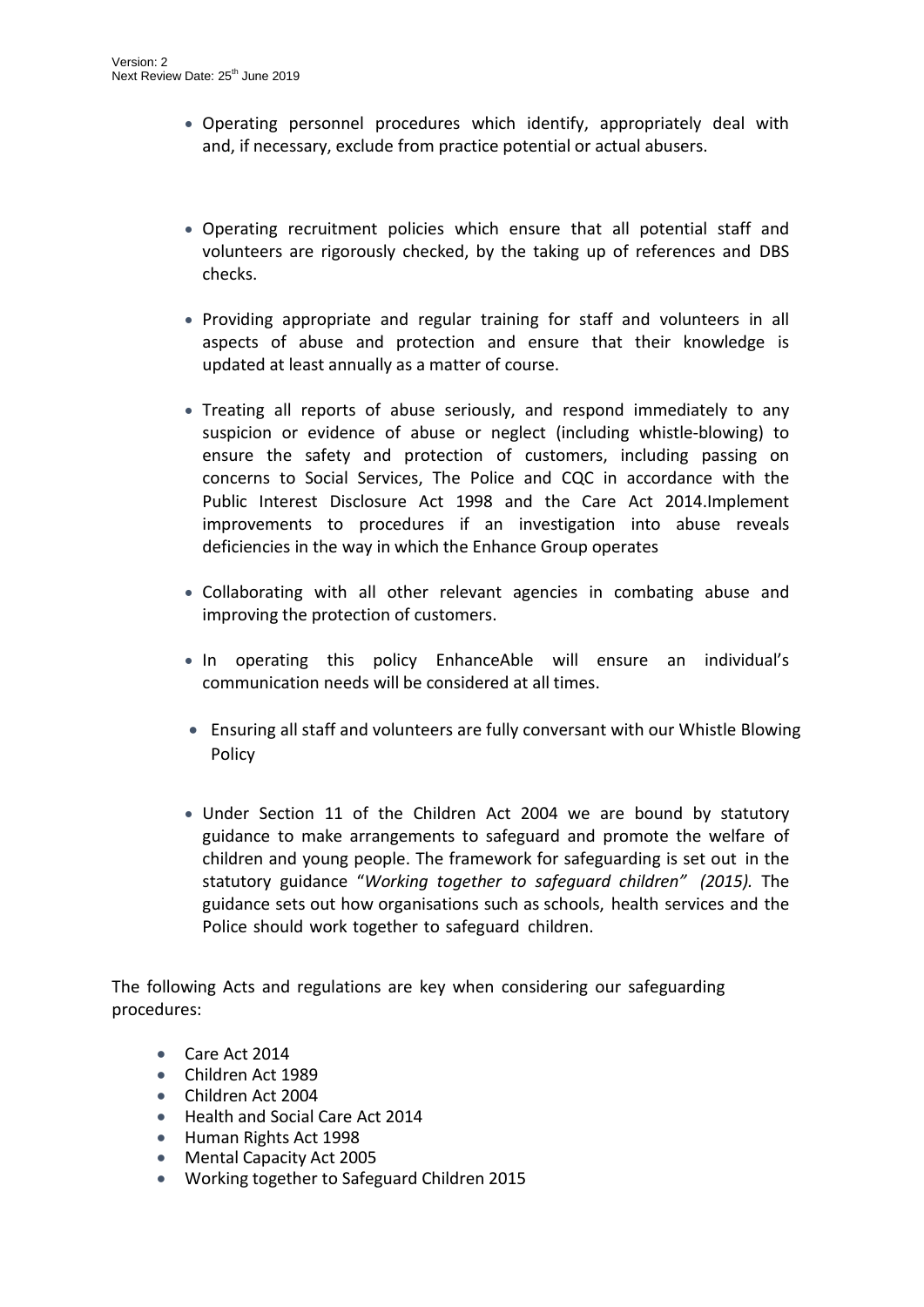# **Prevention of Abuse**

It is the responsibility of every employee to prevent abuse within its services by applying EnhanceAble's policies consistently to ensure that the customer's rights are maintained. Staff are required to familiarise themselves with all policies and procedures and particularly those listed above. **(Appendix 1 – Types of Abuse)**

- EnhanceAble will carry out a range of checks as part of its recruitment process, including an enhanced Disclosure and Barring Service (DBS) check on all new employees. This will be the responsibility of the HR Manager. (cf: Recruitment policy)
- Where agency workers are employed, the Team Leader of the service will ensure that they have an appropriate enhanced DBS check in place prior to commencing work. This may take the form of a written agreement with the agency that all workers have this check and will not necessarily be required for each individual worker.
- Managers are responsible for ensuring that Support Workers receive a comprehensive induction in order to understand and fulfil their responsibilities.
- Safeguarding Adults training must be attended within six months of commencing employment and updated every three years.
- Staff will follow treat customers with dignity and respect at all times. Managers will ensure that there is a zero tolerance approach to abuse and will respond to failures in standards proportionate to that failure. This may be through supervision, extra training, extension of probation period, or use of disciplinary or capability procedures.

# **Staff responsibilities**

These will be discussed at team meetings and supervision sessions to ensure that staff fully understand what constitutes safeguarding, how they can prevent abuse, how to report abuse and how to use the Confidential Reporting Policy.

- A risk assessment must be carried out if staff have any concerns about the potential for abuse. The risk assessment must be discussed with the Manager or Chief Executive within 24 hours of completion.
- This risk assessment will identify appropriate safety measures, implementation and information sharing with other professionals. It will be completed with input from the customer, including their views on the risk and measures to help them protect themselves. The capacity of the person and their right to make an unwise decision if they do have capacity will also be considered.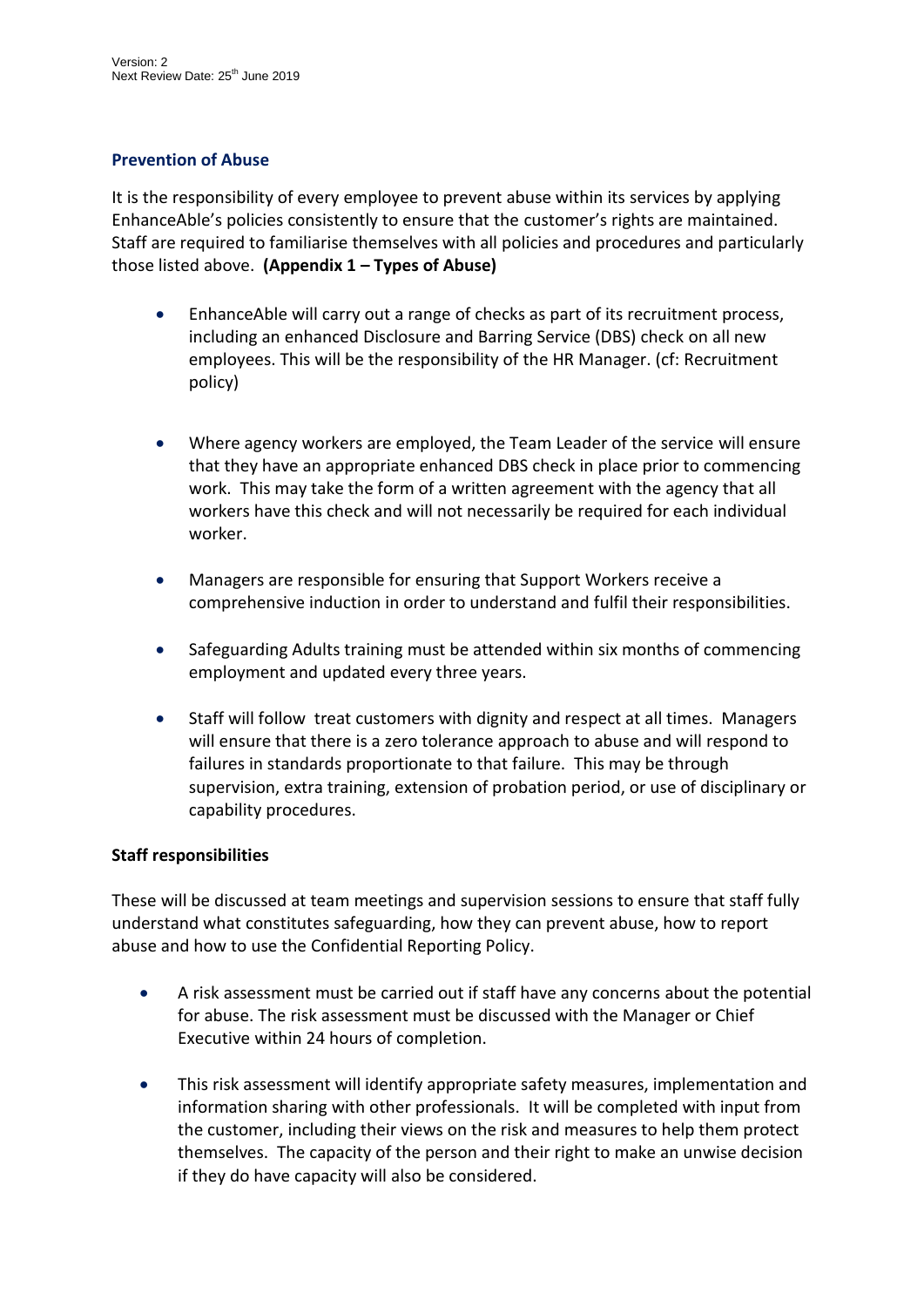# **Local Authority Safeguarding Policy**

A copy of the relevant Local Authority contact details will be made available in each office location on a visible notice board, along with clear guidance on local reporting systems

It is the responsibility of the Manager to ensure that customers are aware of how to report abuse at the onset of service and at each subsequent support plan review.

The relevant Local Authority Safeguarding Adults leaflet will be distributed to each customer at the onset of service and at each subsequent support plan review. A copy must also be available in the office.

Staff will take every allegation of abuse seriously, providing those raising the concern with reassurance that they, or the person they are concerned about, will be supported to be safe.

Managers have overall responsibility for ensuring the consistent application of this guidance and the related policies and procedures.

#### **Reporting Abuse**

On suspicion of abuse having taken place, the first step should be to ensure the immediate safety of the service User. If a crime has been committed, or a person is in imminent danger, the police must be called. Medical attention should be sought if the person has suffered, or is suspected to have suffered, an injury.

- In the case of physical injury, a body map should be completed detailing injuries sustained, where it is appropriate to do so. If a body map is indicated but not completed, staff must record their reasons for not doing so. A printable body map can be found at **Appendix 4** of this document.
- The staff member must inform their line manager and the CEO as soon as possible. In the event of any of the above colleagues being the potential perpetrator of abuse, or being unavailable, the Chair of the trustees must be informed.
- The manager must report to the Safeguarding Adults Team within their Local Authority within one working day of the incident of potential abuse being reported to them. In the event of potential abuse being reported at the weekend or out of office hours, the Emergency Out of Hours Duty team will be informed.
- EnhanceAble recognises that Local Authorities have individual arrangements in place for reporting suspected abuse. Where this is the case Ability staff should adhere to the local authority guidance and ensure that evidence is available to demonstrate that they have done so.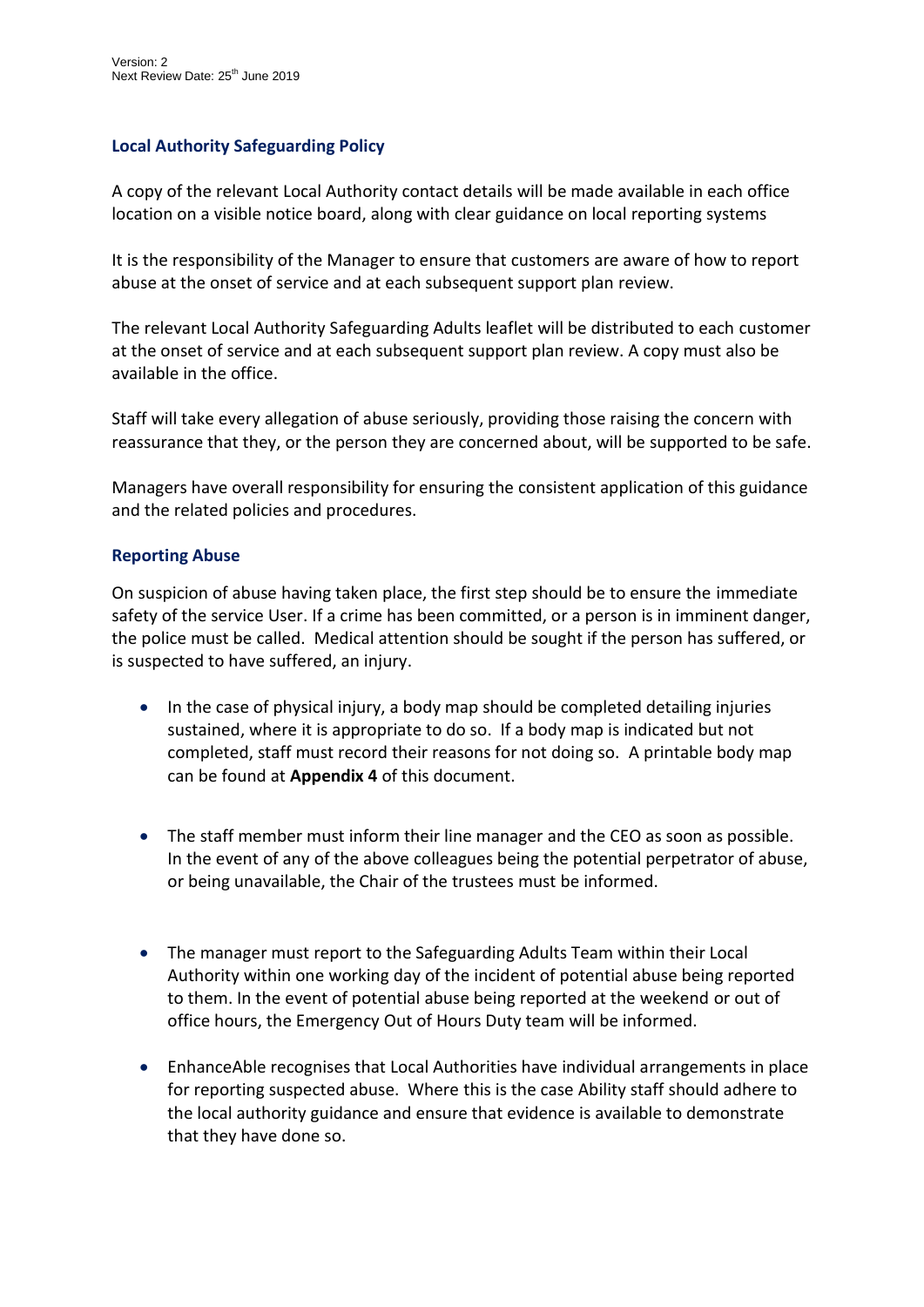- Where abuse has occurred within a residential care home or domiciliary care service, the Care Quality Commission (CQC) must also be informed.
- We will follow CQC requirements in reporting all notifiable issues to them, and will do so without delay. The Registered Manager, or a designated member of their team, will inform CQC, using the relevant notification forms.
- The Statuary Notification forms can be found here. <http://www.cqc.org.uk/content/notifications>
- For incidents involving the Police Statuary Notification; Incidents reported to or investigated by the Police form should be submitted also.
- Consent should be sought from the adult who has been abuse or is at risk of abuse prior to concerns being shared. Their or their representative's, opinions and desired outcomes from the safeguarding process should be considered throughout and reviewed at the conclusion of any investigation.

Consent may be overridden if:

- the alleged victim has been assessed as not having mental capacity to make a decision about their own safety, but a decision has been made in their best interests to make a referral.
- a crime has been or may have been committed against an adult at risk without mental capacity to report a crime and a 'best interests' decision is made.
- the abuse or neglect is a serious crime and not proceeding would prejudice the detection or prevention of crime.
- the abuse or neglect has been caused by a member of staff or a volunteer and other adults (or children) are at risk from the person causing the harm.
- the concern is about institutional or systemic abuse.
- there is concern that the abuse or neglect may cause serious harm to the adult or others.
- there is a concern that a person is not able to freely consent because they have been threatened or coerced.
- Seeking consent would be too dangerous, putting either the adult or others at further risk of harm.

#### **A flowchart demonstrating lines of reporting can be found in Appendix 3.**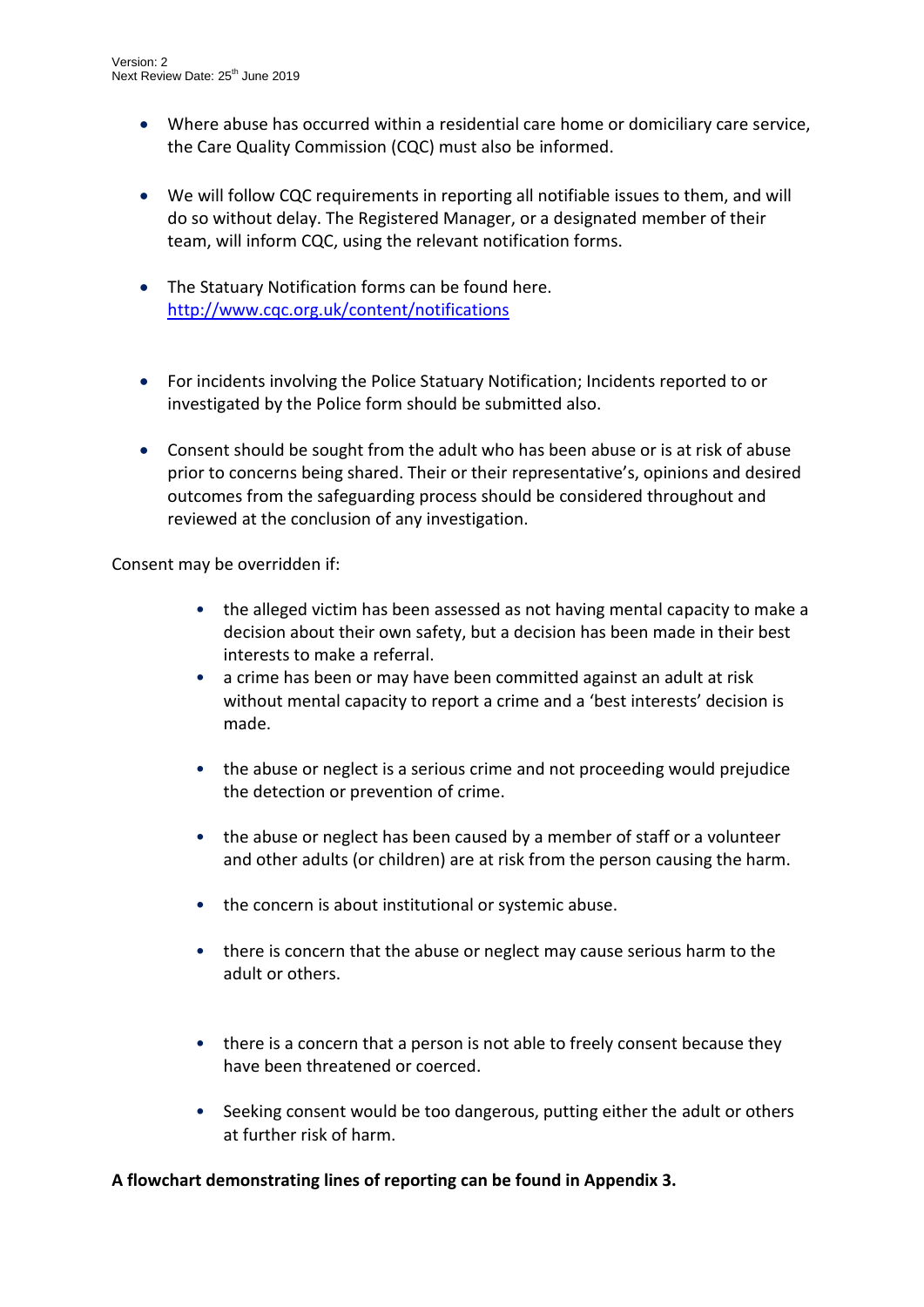# **Recording**

Once the safety of the customer is ensured, the member of staff making the initial report must record all details using EnhanceAble's Incident Report Form.

- If more than one member of staff is witness to the alleged incident, each person should complete a separate Incident Report Form.
- The Incident Report detailing the suspected abuse must be copied to the Manager and CEO and a printed copy kept in a secure place. This action will not be taken if any of these managers is the alleged perpetrator. In this case the information will be shared with the Chair of the trustees.

#### **Investigation**

- It will be the responsibility of the CEO to appoint a suitable colleague as the Safeguarding Lead to conduct the investigation. EnhanceAble will be led by the Local Authority Safeguarding Adults Team about how any investigation should proceed. An investigation must not commence without the recorded consent of the Local Safeguarding Adults Team.
- In cases of serious misconduct the CEO will convene a Safeguarding Panel which will make will make a decision based upon available information on what further action is necessary, e.g. immediate suspension of employee pending further investigation, notification to police, or no action due to insufficient evidence/inconclusive observation.
- The Safeguarding Panel will be chaired by the CEO and consist of the HR Manager, and at least one other manager.
- The safety and wellbeing of the customer will be paramount at all times during an investigation. If there is an allegation against a member of staff the Manager will take steps to ensure that the customer does not have to have contact with that member of staff. They will also ensure that the customer is not treated differently or discriminated against by other staff or customers.
- The manager must liaise with Local Authority Safeguarding Adults Team where required throughout the safeguarding process. Information will be shared on a proportionate level, with consideration given to the General Data Protection Regulation.
- EnhanceAble will never withhold information that may place any adult or child at risk of harm or abuse, or which may hinder the prevention or detection of a crime.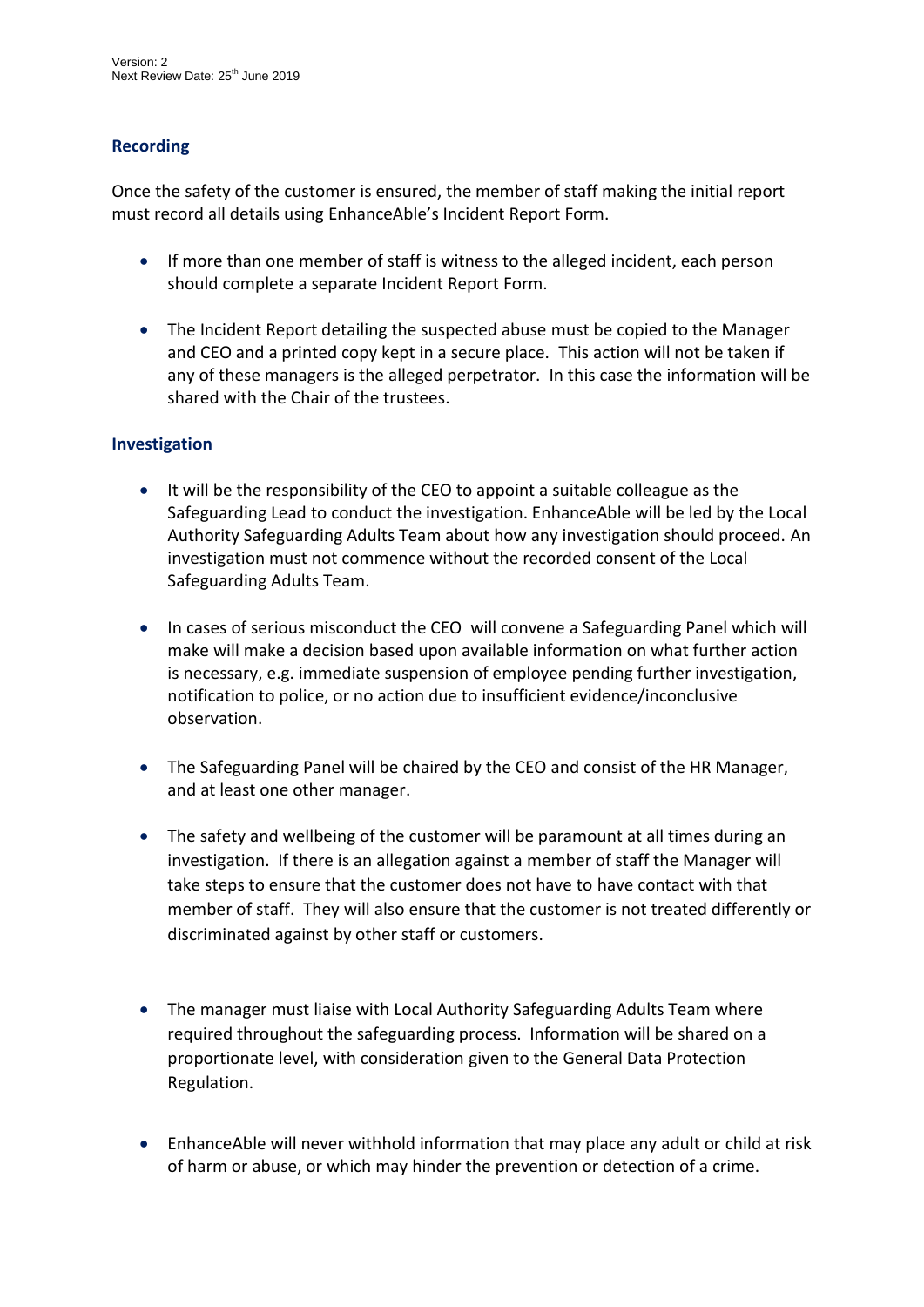• In the event of EnhanceAble being assigned to investigate any aspect of the abuse, guidance will be taken from the Safeguarding Adults Team on the scope of that investigation. EnhanceAble will liaise closely with all relevant agencies and provide full documentation of the investigation to the Safeguarding Adults Team.

# **Actions Resulting from Safeguarding**

- If an employee who is subject to disciplinary procedures following a safeguarding concern resigns their position in the course of those procedures, the disciplinary procedures will be followed to their conclusion.
- Any employee who is prevented from working with customers (either because they have been dismissed or because they have resigned their position) because they caused harm or posed a risk of harm will be referred to the Disclosure and Barring Service.
- The Safeguarding panel will be responsible for ensuring that any actions or recommendations following a safeguarding episode are implemented fully, and that all necessary learning is taken from the episode in order to minimise the risk of a similar reoccurrence.

# **Child Protection**

EnhanceAble has a comprehensive Safeguarding Children Policy and procedure. These documents should be read in conjunction with this policy/ procedure and be implemented in any situation where there is suspected abuse involving children.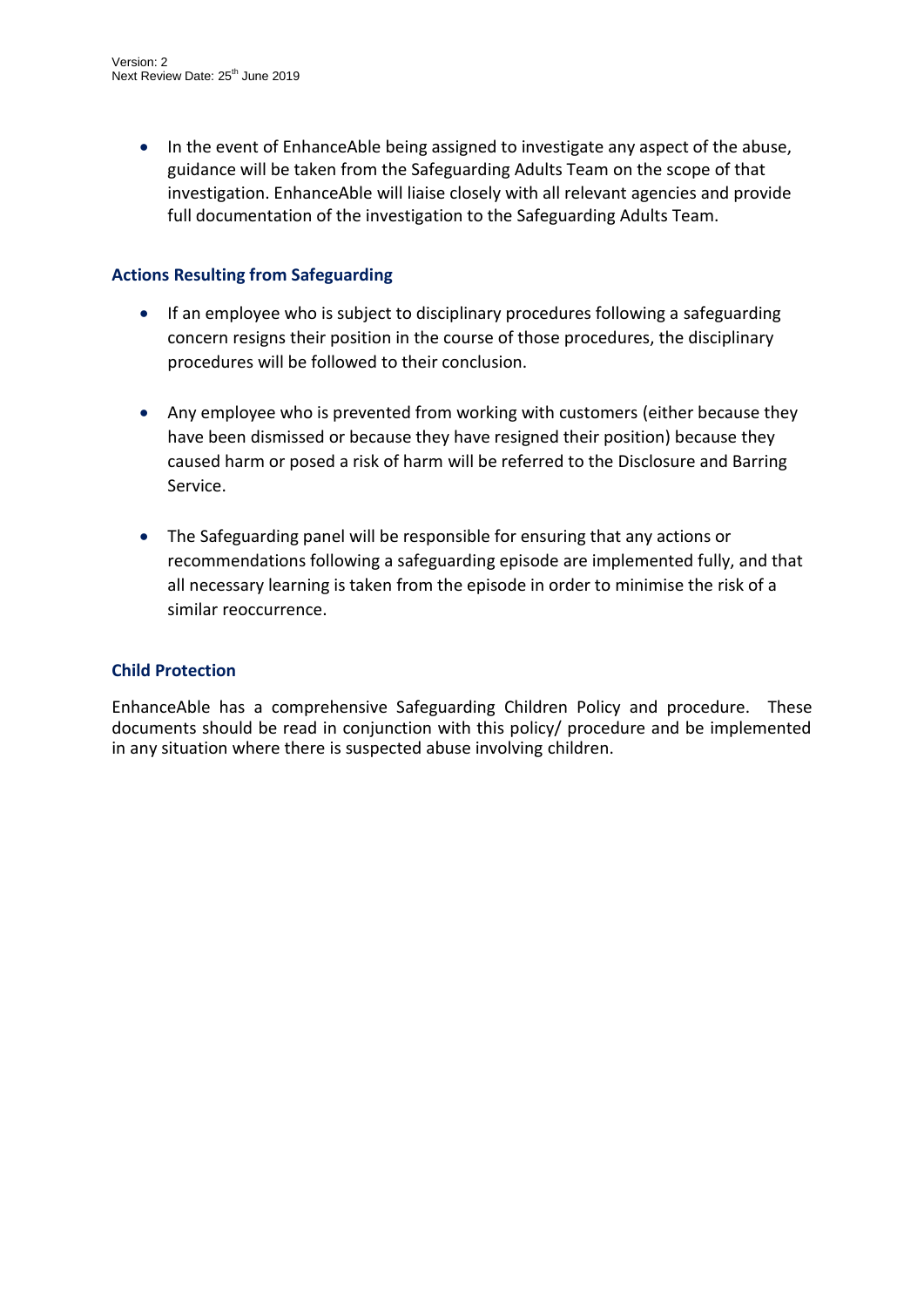# **Appendix 1**

#### **Types of Abuse**

**Physical Abuse** includes: hitting, slapping, pushing, kicking, squeezing, shaking, pinching, misuse of any medication, undue restraint, or force feeding

**Sexual Abuse** includes: sexual assault, rape or other sexual acts, the inappropriate touching of the individual's sexual areas, or coercion into the viewing of pornographic materials.

**Psychological Abuse** includes: threats of harm, abandonment or withdrawal of social contact, humiliation, shouting, bullying, name calling, intimidation, harassment, or the denial of or withdrawal from required services, contacts and social or family networks.

**Financial or Material Abuse** includes: the withholding of money or possessions, intentional mismanagement of the person's finances or property, theft, fraud, embezzlement, misappropriation of finances or exploitation.

**Neglect and Acts of Omission** include: the failure to access appropriate services for recognised needs, avoidance of required health care, ignoring physical care needs, withholding of adequate nutrition, clothing or warmth, exposing the person to unacceptable risk, omitting to provide or ensure adequate supervision.

**Discriminatory Abuse** includes: any acts that use hurtful language, cause harassment or similar treatment of the individual because of their race, sex, age, disability, faith, culture or sexual orientation.

**Hate Incidents** are defined as *"Any incident, which may or may not constitute a criminal offence, which is perceived by the victim or any other person, as being motivated by prejudice or hate."* (Association of Chief Police Officers) If the incident constitutes a criminal offence, it is recorded by the police as a hate crime.

**"Mate Crime"** happens when someone 'makes friends' with a person and goes on to abuse or exploits that relationship. The relationship is likely to be of some duration and, if unchecked, may lead to a pattern of repeat and worsening abuse. There is no legal definition of mate crime. In many situations mate crime will be an example of disability hate crime.

**Failing to adequately respond to disengagement from services** may result in harm to a customer. Ability has a **Disengagement from Services Policy and Procedure**. This procedure aims to ensure that staff are aware of best practice when responding to and customer disengagement from support.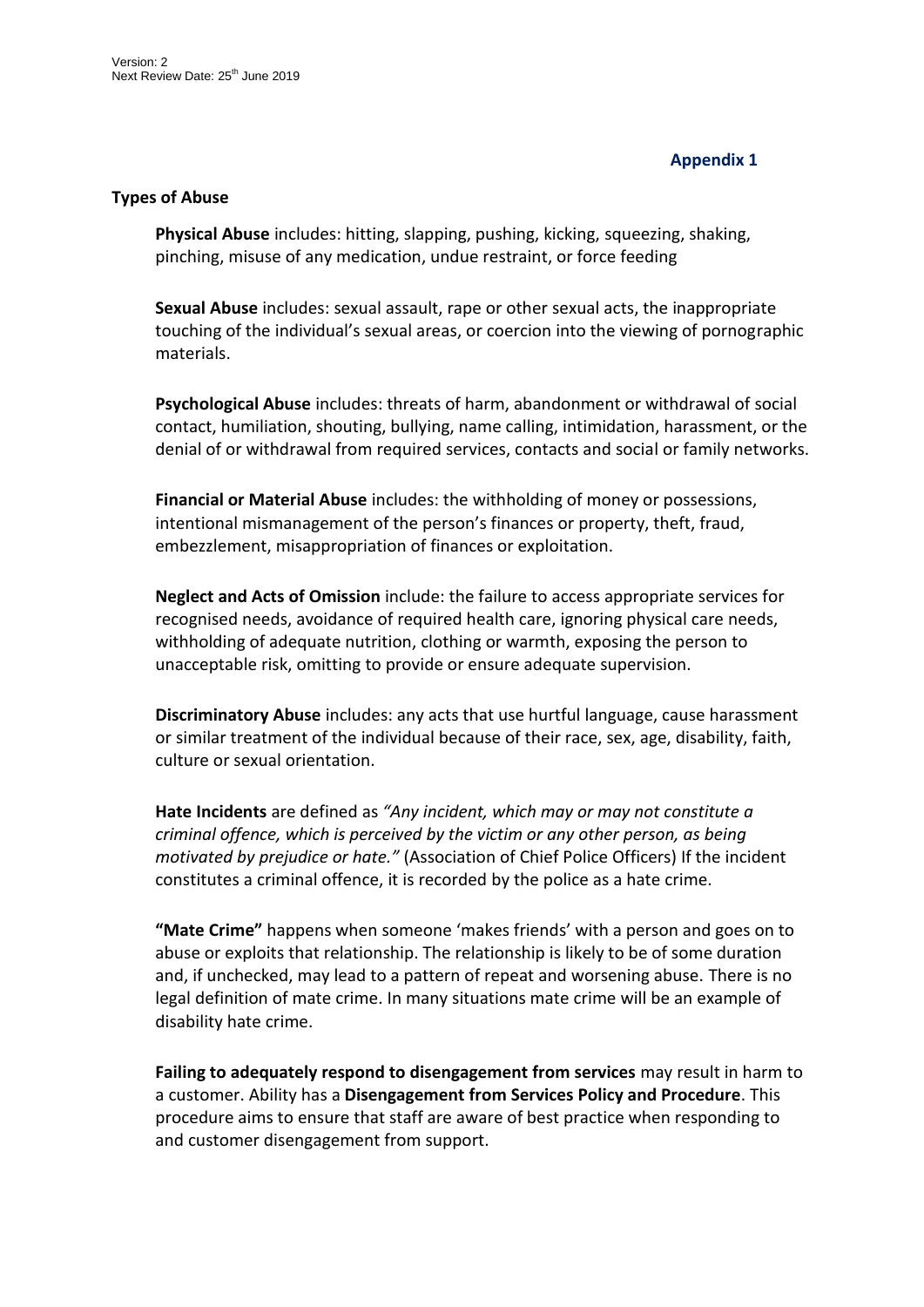**Domestic Abuse** is defined as "Any incident or pattern of incidents of controlling, coercive or threatening behaviour, violence or abuse between those aged 16 or over who are or have been intimate partners or family members regardless of gender or sexuality.

Controlling behaviour is: a range of acts designed to make a person subordinate and/or dependent by isolating them from sources of support, exploiting their resources and capacities for personal gain, depriving them of the means needed for independence, resistance and escape and regulating their everyday behaviour.

Coercive behaviour is: an act or a pattern of acts of assault, threats, humiliation and intimidation or other abuse that is used to harm, punish, or frighten their victim."

**Cultural Abuse** is a violent crime or incident which may have been committed to protect or defend the honour of the family or community. It is often linked to family members or acquaintances who mistakenly believe someone has brought shame to their family or community by doing something that is not in keeping with the traditional beliefs of their culture. For example, honour based violence might be committed against people who:

- become involved with a boyfriend or girlfriend from a different culture or religion
- want to get out of an arranged marriage
- want to get out of a forced marriage
- wear clothes or take part in activities that might not be considered traditional within a particular culture

**Institutional Abuse** includes: the use of systems, routines, practice or care that neglect individual needs and create an imbalance and control within a managed setting services.

**ICT (Information and Communication Technology) Abuse** may involve "fixed and mobile devices that allow access to content and communications that could pose risks to personal safety and wellbeing. Examples are PCs, laptops, mobile phones and gaming consoles such as Xbox, Playstation and Wii."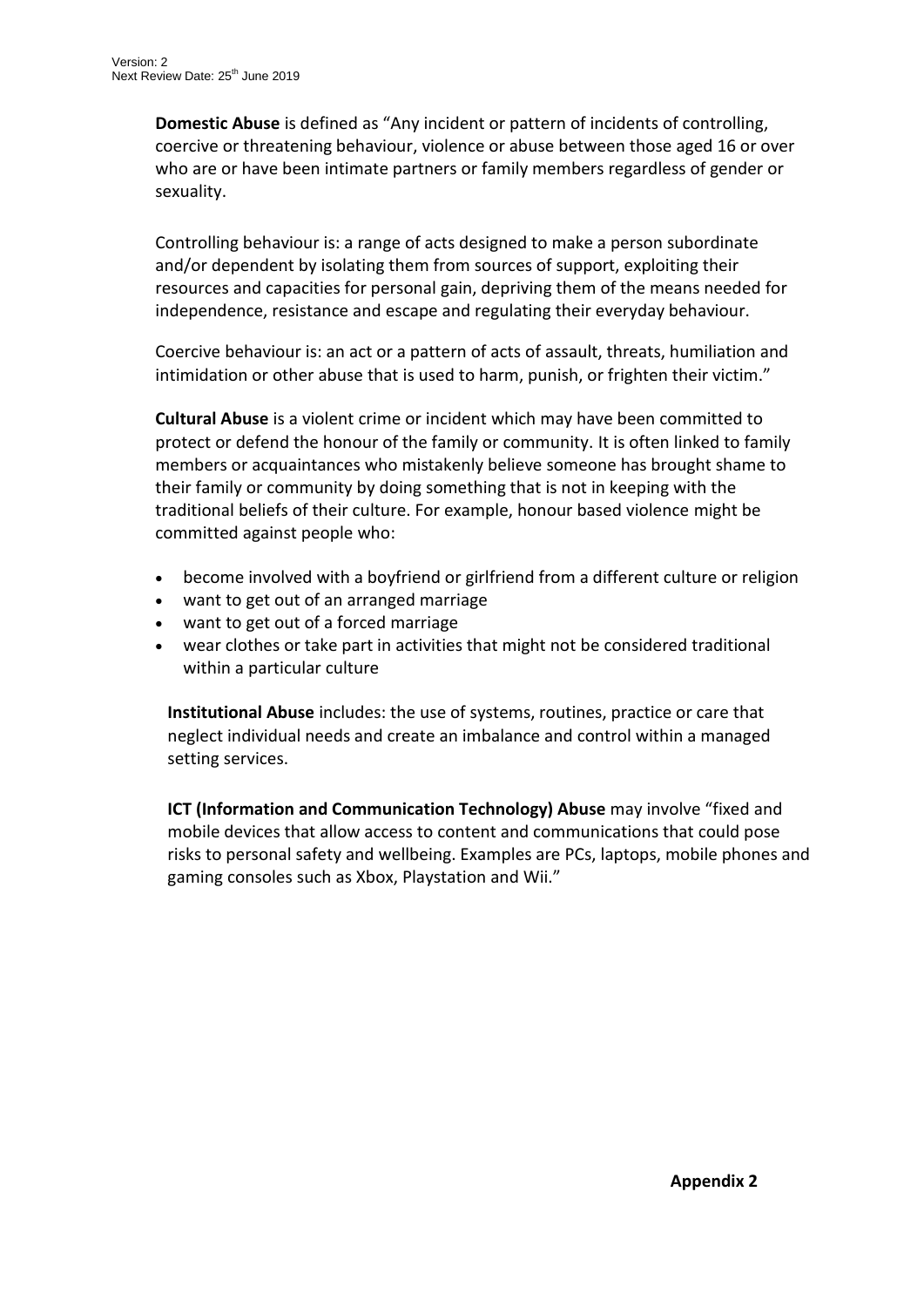# **Local Authority Contact Details**

| <b>Local Authority</b> | <b>Office hours</b> | Out of hours   | Email                               |
|------------------------|---------------------|----------------|-------------------------------------|
| Royal Borough          | 020 8547 5005.      | 020 8770 5000  | adult.safeguarding@kingston.gov.uk  |
| of Kingston            |                     |                |                                     |
| <b>Surrey County</b>   | 0300 470 9100       | 01483 517898   | ascmash@surreycc.gcsx.gov.uk        |
| Council                |                     |                |                                     |
| London                 | 0845 618 9762       | 0845 618 9762  | safeguarding.adults@merton.gov.uk   |
| Borough of             |                     |                |                                     |
| Merton                 |                     |                |                                     |
| Borough of             | 020 8891 7971       | 020 8744 2442  | adultsocialservices@richmond.gov.uk |
| Richmond               |                     |                |                                     |
| London                 | 020 8583 3100       | 020 8583 2222. | Safeguardingadults@hounslow.gov.uk  |
| Borough of             |                     |                |                                     |
| Hounslow               |                     |                |                                     |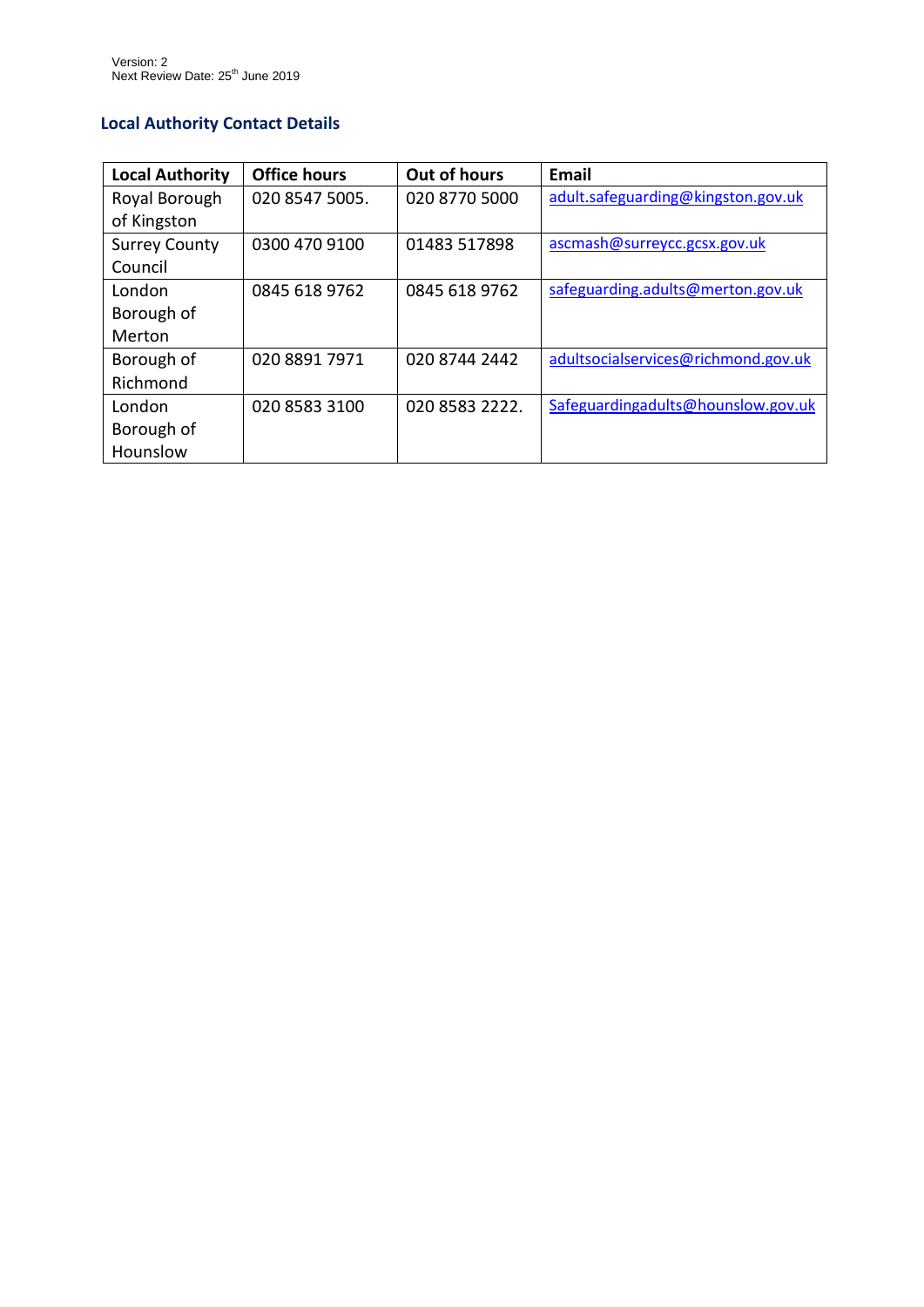

**Appendix 4 – Body Map**